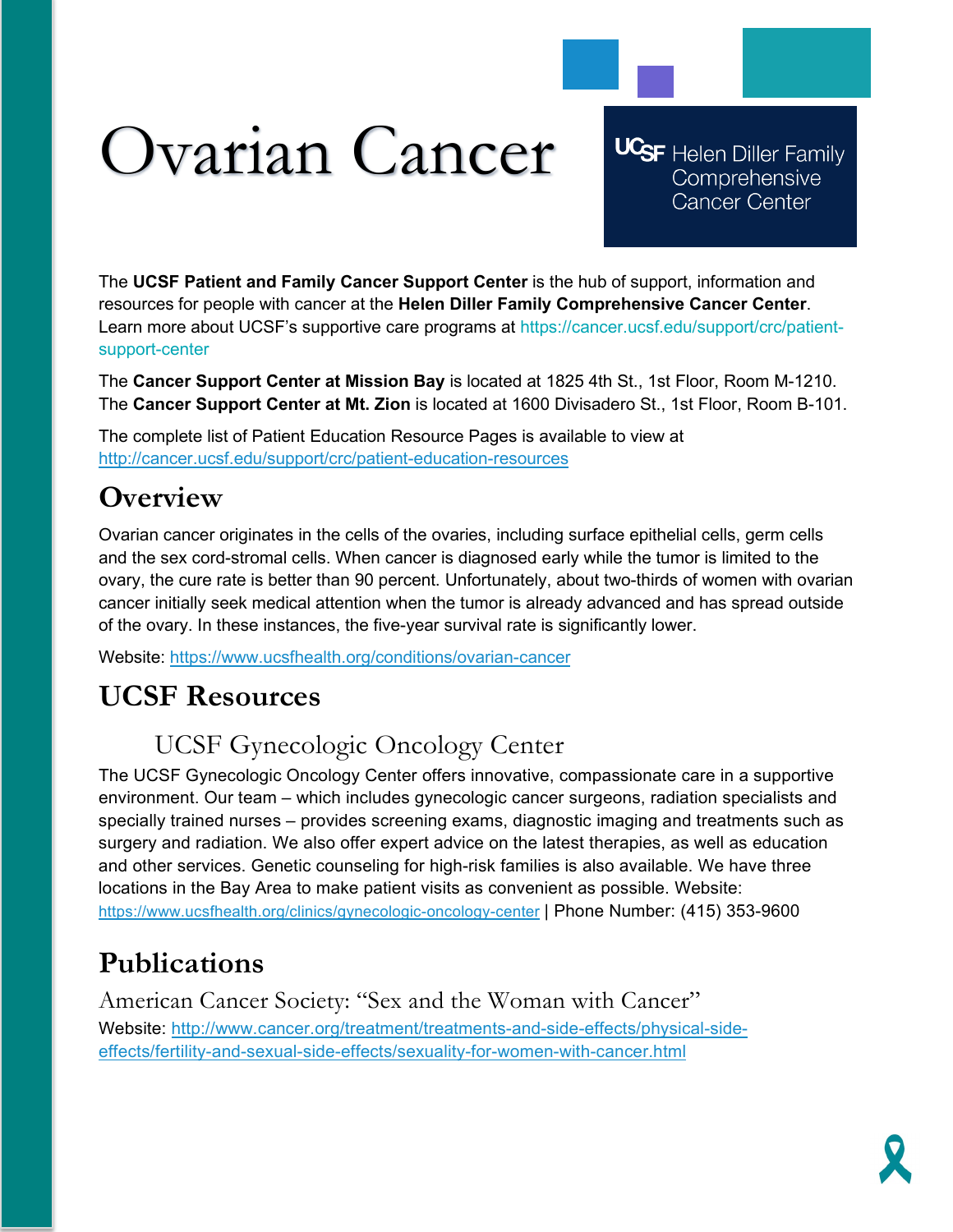# **Organizations**

## American Cancer Society (ACS) – Ovarian Cancer

At the American Cancer Society, we're on a mission to free the world from cancer. Until we do, we'll be funding and conducting research, sharing expert information, supporting patients, and spreading the word about prevention. All so you can live longer — and better.

Website: <https://www.cancer.org/cancer/ovarian-cancer.html> | Phone Number: 800.227.2345

#### Bay Area Cancer Connections

BACC helps people with breast and ovarian cancers. Services include a helpline, buddy programs, pro-bono counseling, a wig boutique, information and support groups. Located in Palo Alto, but services are available to anyone. All services are free.

Website:<https://www.bayareacancer.org/> | Phone Number: 650-326-6686

#### Cancer.Net - Ovarian Cancer

This is Cancer.Net's Guide to Ovarian, Fallopian Tube, and Peritoneal Cancer Website:<https://www.cancer.net/cancer-types/ovarian-fallopian-tube-and-peritoneal-cancer>

## Cancer Support Community – Ovarian Cancer

As the largest professionally led nonprofit network of cancer support worldwide, the Cancer Support Community is dedicated to ensuring that all people impacted by cancer are empowered by knowledge, strengthened by action, and sustained by community. Website:<https://www.cancersupportcommunity.org/ovarian-cancer> | Phone Number: 888-793- 9355

### Foundation for Women's Cancer

Provides comprehensive educational materials about all gynecologic cancers. Also has much information about coping, caregiving, supportive care, clinical trials and more Website:<http://www.foundationforwomenscancer.org/> | Phone Number: 312-578-1439

Medline Plus: Trusted Health Information for You – Ovarian Cancer MedlinePlus is a service of the National Library of Medicine (NLM), the world's largest medical library, which is part of the National Institutes of Health (NIH). Website: <https://medlineplus.gov/ovariancancer.html>

National Cancer Institute – Ovarian Cancer "Ovarian, Fallopian Tube, and Primary Peritoneal Cancer" Website: <http://www.cancer.gov/types/ovarian>